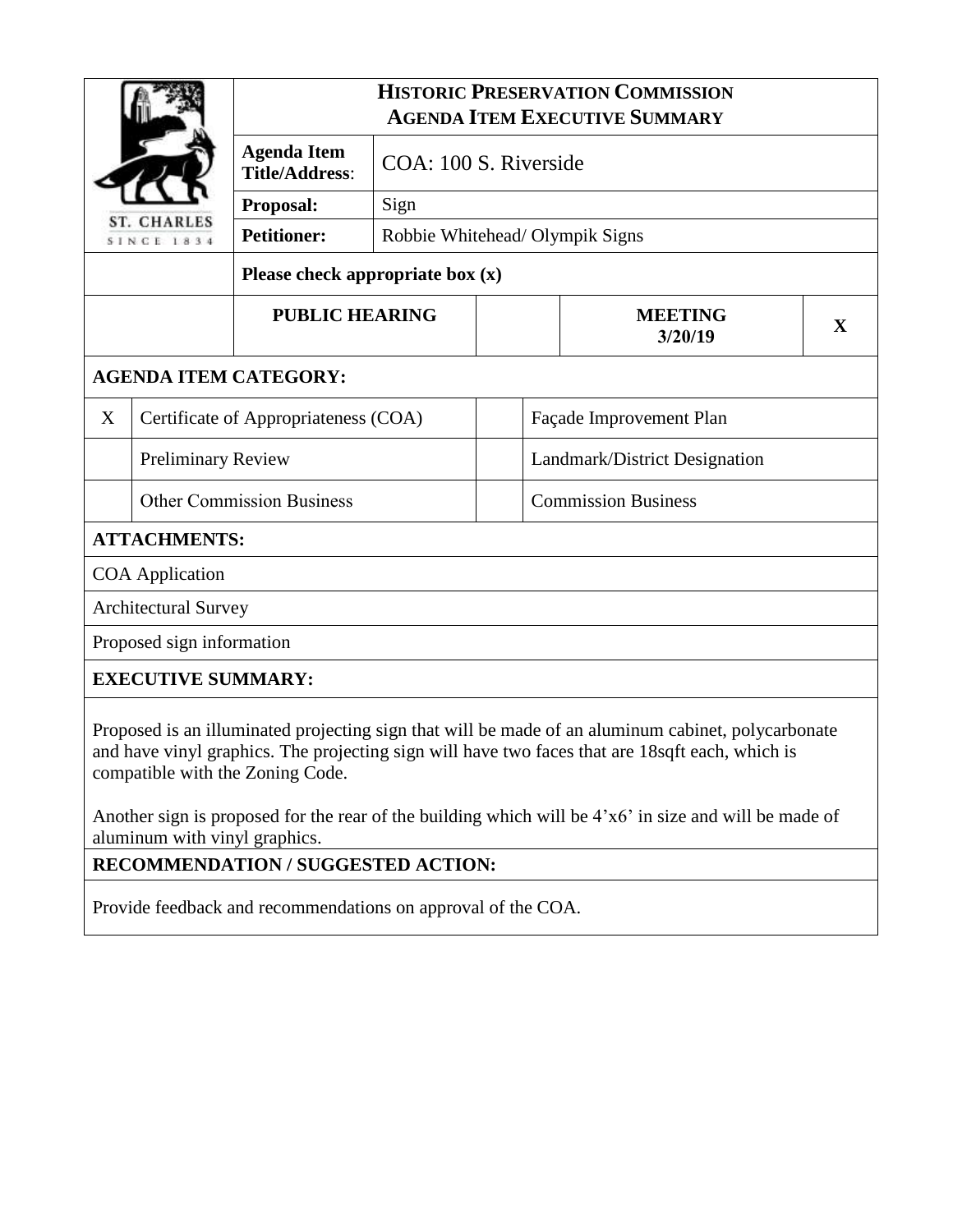## **APPLICATION FOR COA REVIEW**

**HISTORIC PRESERVATION "CERTIFICATE OF APPROPRIATENESS"** 

|                                                                                                                                                      | COMMUNITY & ECONOMIC DEVELOPMENT DEPARTMENT / CITY OF ST. CHARLES                                                       | مستحسا<br>ST. CHARLES<br>(630) 377-4443<br>SINCE IAI4                                                           |  |  |
|------------------------------------------------------------------------------------------------------------------------------------------------------|-------------------------------------------------------------------------------------------------------------------------|-----------------------------------------------------------------------------------------------------------------|--|--|
| To be filled out by City Staff<br>Admin. Approval:<br>Permit#:                                                                                       |                                                                                                                         |                                                                                                                 |  |  |
| <b>APPLICATION INFORMATION</b>                                                                                                                       |                                                                                                                         |                                                                                                                 |  |  |
| Address of Property:                                                                                                                                 | 100 S. Riversion Communications                                                                                         |                                                                                                                 |  |  |
| Use of Property:                                                                                                                                     | Commercial, business name:<br>Flagship on the Fox                                                                       |                                                                                                                 |  |  |
|                                                                                                                                                      | $\Box$ Residential<br>$\Box$ Other:                                                                                     |                                                                                                                 |  |  |
| <b>Project Type:</b>                                                                                                                                 |                                                                                                                         |                                                                                                                 |  |  |
| $\Box$ Exterior Alteration/Repair<br>$\square$ Windows<br>$\Box$ Doors<br>□Siding - Type: ______<br>□Masonry Repair<br>$\Box$ Other<br>Awnings/Signs | $\Box$ New Construction<br>□Primary Structure<br>$\Box$ Additions<br>□Deck/Porch<br>□Garage/Outbuilding<br>$\Box$ Other | $\Box$ Demolition<br>□Primary Structure<br>□Garage/Outbuilding<br>$\Box$ Other<br>$\Box$ Relocation of Building |  |  |
| x                                                                                                                                                    | nstall (i) 9'x2' LED illuminated projecting sign display<br>Install (i) new 4'x6' non-illuminated sign display          |                                                                                                                 |  |  |
| <b>Applicant Information:</b>                                                                                                                        |                                                                                                                         |                                                                                                                 |  |  |
| Name (print):                                                                                                                                        | Olympik Signs                                                                                                           | Applicant is (check all that apply):                                                                            |  |  |
| Address:                                                                                                                                             | 1130 N. GARFIELD LOMBARD, IL 60148                                                                                      | □ Property Owner<br>$\Box$ Business Tenant                                                                      |  |  |
| Phone:                                                                                                                                               | $630 - 652 - 4105$                                                                                                      | Project contractor<br>□ Architect/Designer                                                                      |  |  |
| RWhiteheadir @ olysians.com<br>Email:                                                                                                                |                                                                                                                         |                                                                                                                 |  |  |
|                                                                                                                                                      | Property Owner Information (if not the Applicant)                                                                       |                                                                                                                 |  |  |
| frentiser Development Grown<br>Name (print):                                                                                                         |                                                                                                                         |                                                                                                                 |  |  |
| Address:                                                                                                                                             | 15834 BRUIN Shrat DR.                                                                                                   |                                                                                                                 |  |  |
| (MULN)<br>Signature:                                                                                                                                 |                                                                                                                         |                                                                                                                 |  |  |

## **APPLICANT/AUTHORIZED AGENT SIGNATURE**

 $\sim 10$ 

I agree that all work shall be in accordance with the plans, specifications and conditions which accompany this application, and I have read and understand the Historic Preservation COA General Conditions.

|  | Signature: |
|--|------------|
|--|------------|

 $\sigma_{11}$  ,  $\ldots$  ,  $\sigma_{\chi}$ 

| Robby Whiteheare |  |
|------------------|--|
|                  |  |

Date:  $3-7-19$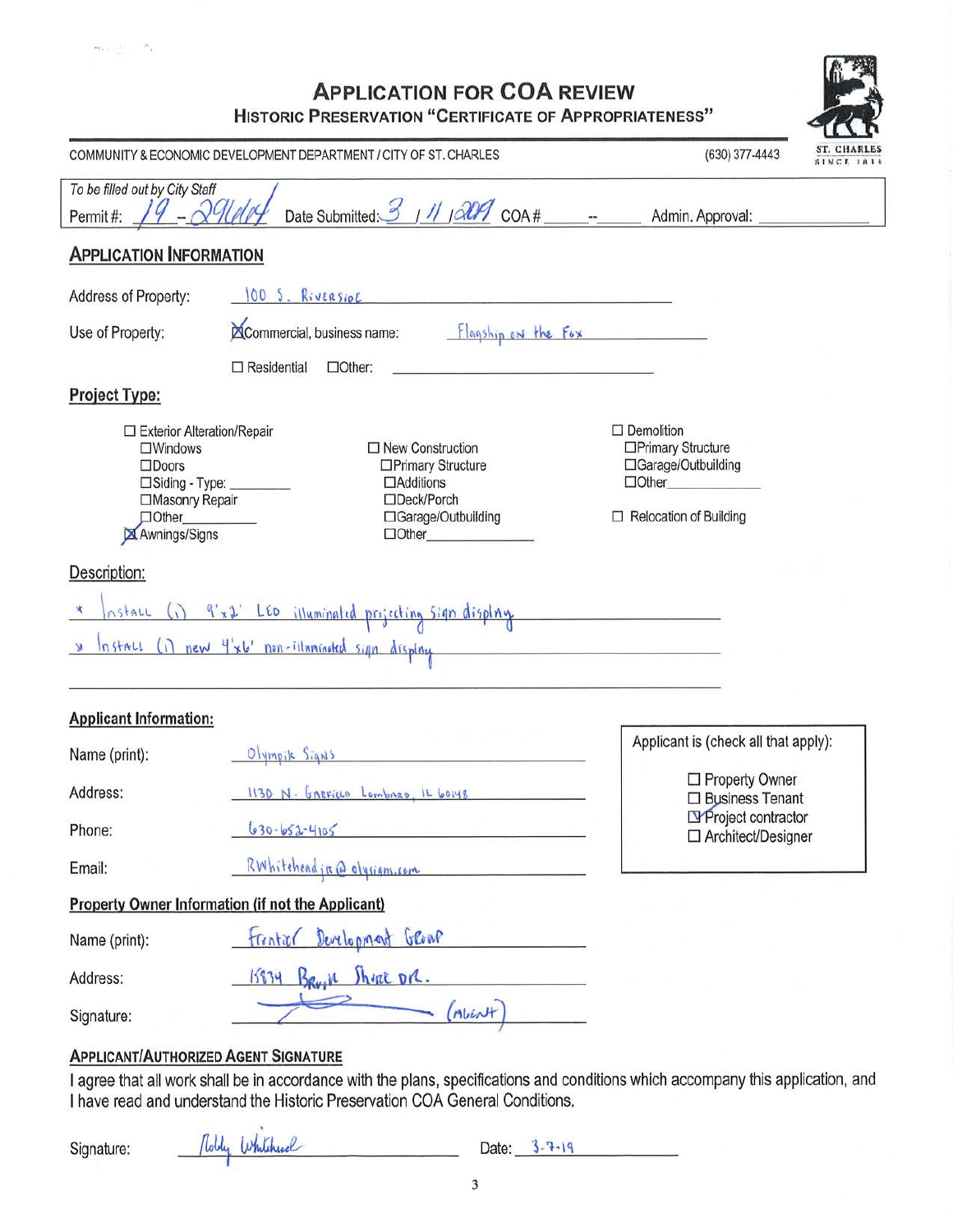

# **ARCHITECTURAL SURVEY**

CENTRAL HISTORIC DISTRICT ST. CHARLES, ILLINOIS

**ST. CHARLES HISTORIC PRESERVATION COMMISSION**

**Primary Structure**

ADDRESS  $106 S 1<sup>st</sup> Ave$ 



1994 Photo Roll: 13, 13, 10, 10, 8 Negative: 22, 21, 29, 30, 33

Photo: Aug. 2003

#### **ARCHITECTURAL SIGNIFICANCE**

- Significant
- Contributing
- Non-Contributing
- Potential for Individual National Register Designation

#### **ARCHITECTURAL INFORMATION**

### **BUILDING CONDITION**

- Excellent
- Good
- $\Box$  Fair
- Poor

| Architectural Style/Type: Art Deco |                       | Exterior Walls (Current):          |  |
|------------------------------------|-----------------------|------------------------------------|--|
| <b>Architectural Features:</b>     |                       | Exterior Walls (Original):         |  |
| Date of Construction:<br>Source:   | 1920-1925<br>Assessor | Foundation:<br>Roof Type/Material: |  |
| <b>Overall Plan Configuration:</b> |                       | Window Material/Type:              |  |

**ARCHITECTURAL FEATURES:** Brick tower dominates over greatly modified single story building. Once the home of the St. Charles Chronicle newspaper. Simple forms and flat surfaces are emphasized in the tower.

**ALTERATIONS:** Addition to first floor.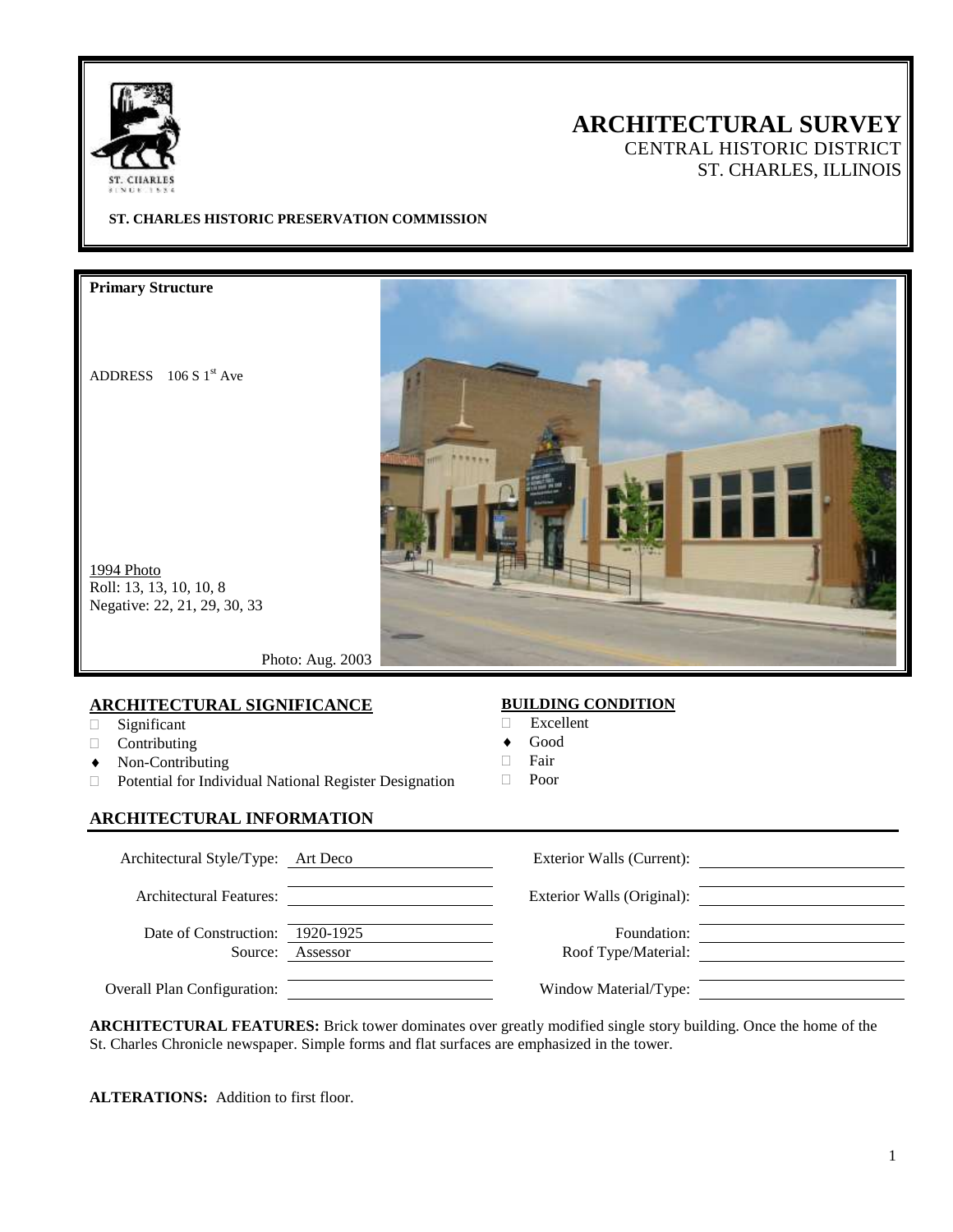

## **ARCHITECTURAL SURVEY**

CENTRAL HISTORIC DISTRICT ST. CHARLES, ILLINOIS

**ST. CHARLES HISTORIC PRESERVATION COMMISSION**

**Continuation Sheet**

#### **HISTORIC INFORMATION:**

| <b>ARCHITECT:</b><br>Source                             |  |
|---------------------------------------------------------|--|
| <b>BUILDER:</b><br>Source                               |  |
| <b>ASSOCIATED EVENTS, PEOPLE &amp; DATES:</b><br>Source |  |
| <b>REPRESENTATION IN EXISTING</b>                       |  |
| <b>SURVEYS:</b>                                         |  |
| <b>FEDERAL:</b><br><b>STATE:</b>                        |  |
| <b>COUNTY:</b>                                          |  |

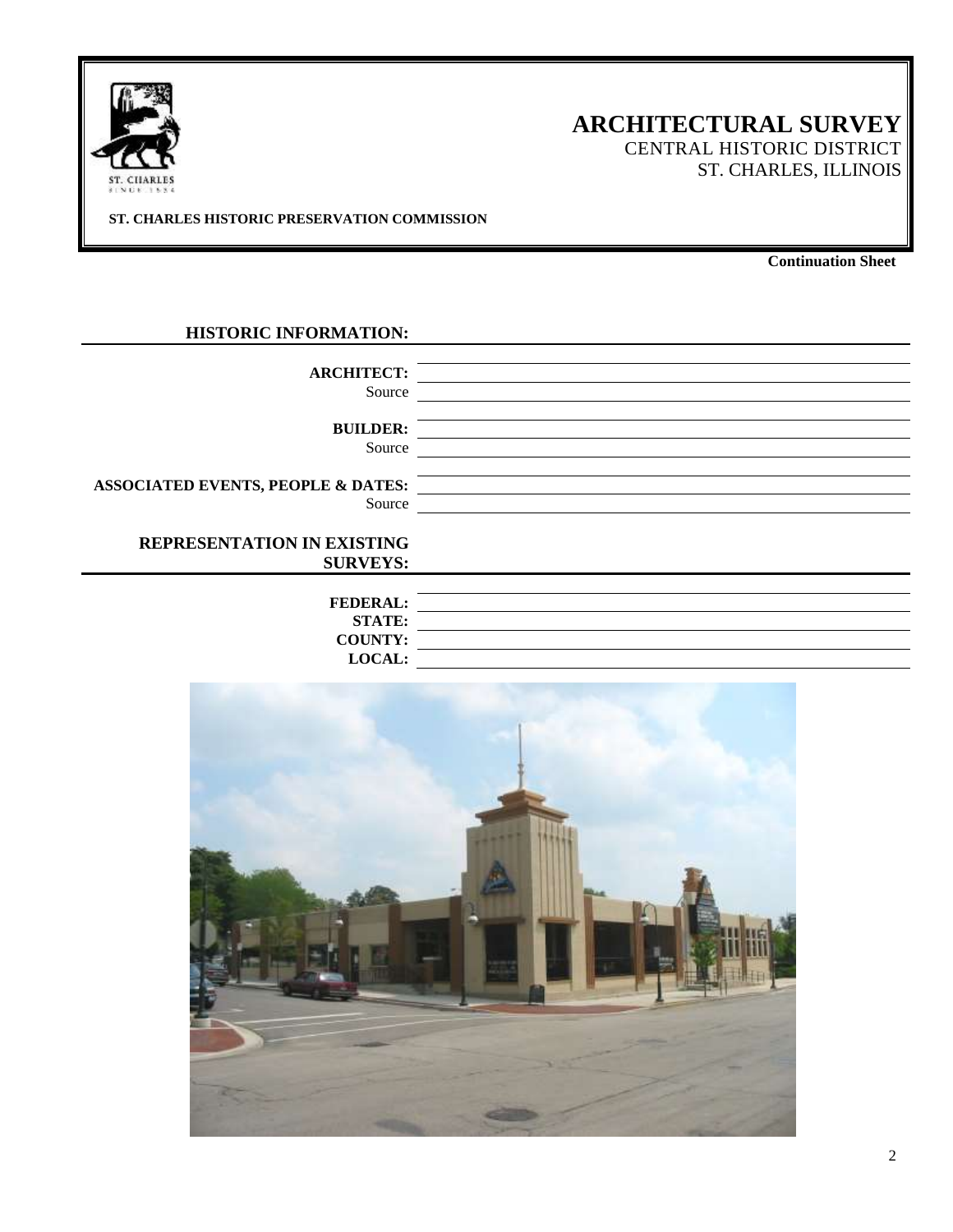